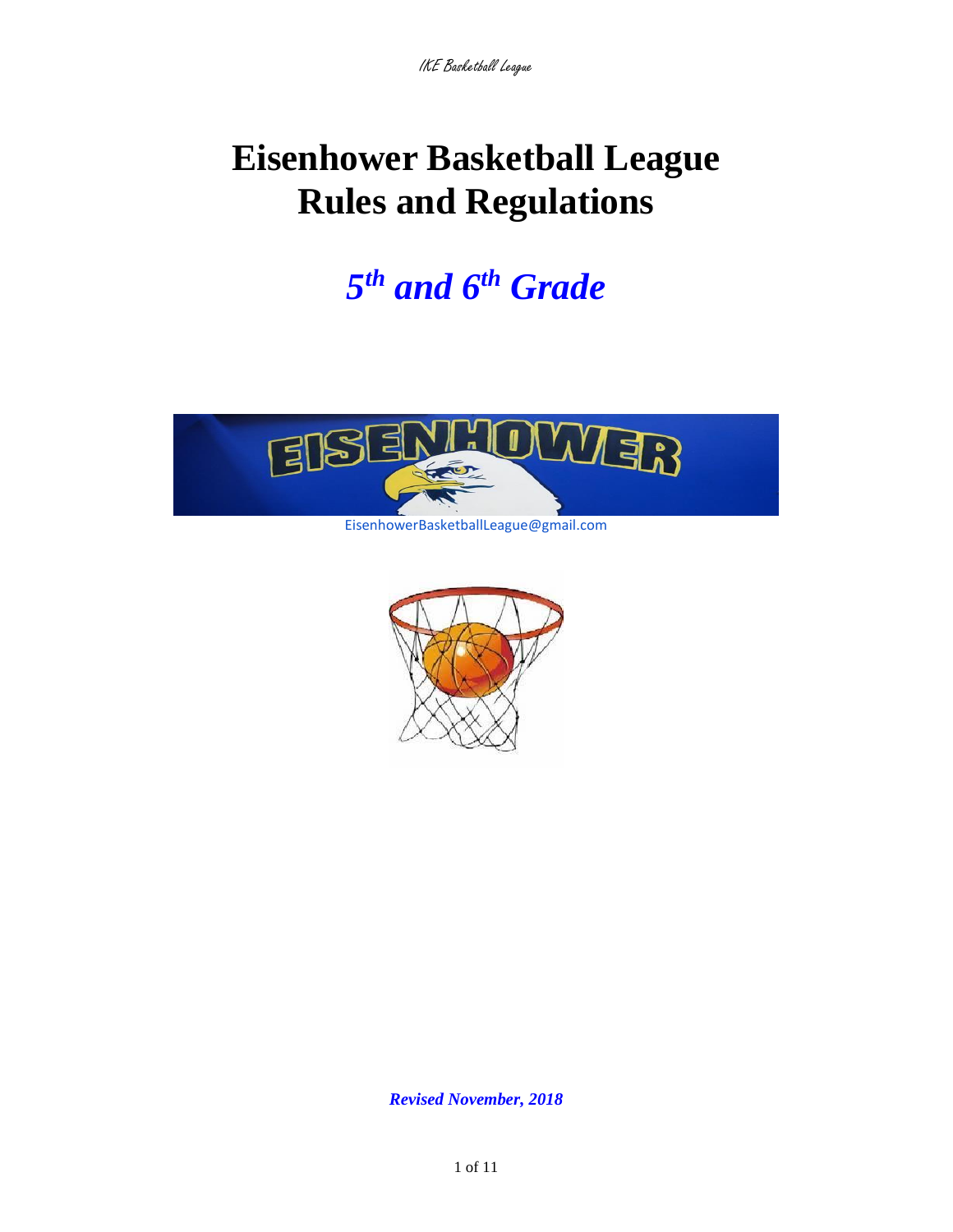### *Contents*

## <span id="page-1-0"></span>A. League Goals, Participation and Rules

The goals of this League are to teach and improve basic individual basketball skills, to teach the fundamentals of team offense and defense, and to provide players with an environment that emphasizes FUN, good sportsmanship and full participation for all skill levels. Since all players attend Eisenhower, the league is a great way for players to get to know their classmates.

The League conducts real games, playoffs, with winners and losers, so there is a certain level of competition. Winning a game is a great experience, but in this League, winning is secondary to equal support, equal enthusiasm, and above all, equal playing time for each participant. We like to save the competitive aspect of the league for the playoffs. The winning team of the playoffs are awarded special Eisenhower shirts that display "Champs".

Any coach, parent, spectator, official or player who by their actions does not understand and respect these League goals will be asked to leave the program. This rarely takes place but all participants should remember this League is sponsored by the Eisenhower PTO, who has jurisdiction over ensuring the safety and the quality of the experience for all participants.

All school children, including those who participate on a school and/or a traveling basketball team, are invited to participate. Kids that participate on an AAU, CYO, JCC or other traveling team are eligible as well as any child regardless of skill, physical ability or any limitation as long as the League can accommodate.

In general, the rules governing play are the rules published by the National Federation of State High School Associations. The League Rules reflect modifications to the National Federation rules which are considered appropriate in view of the goals of the League.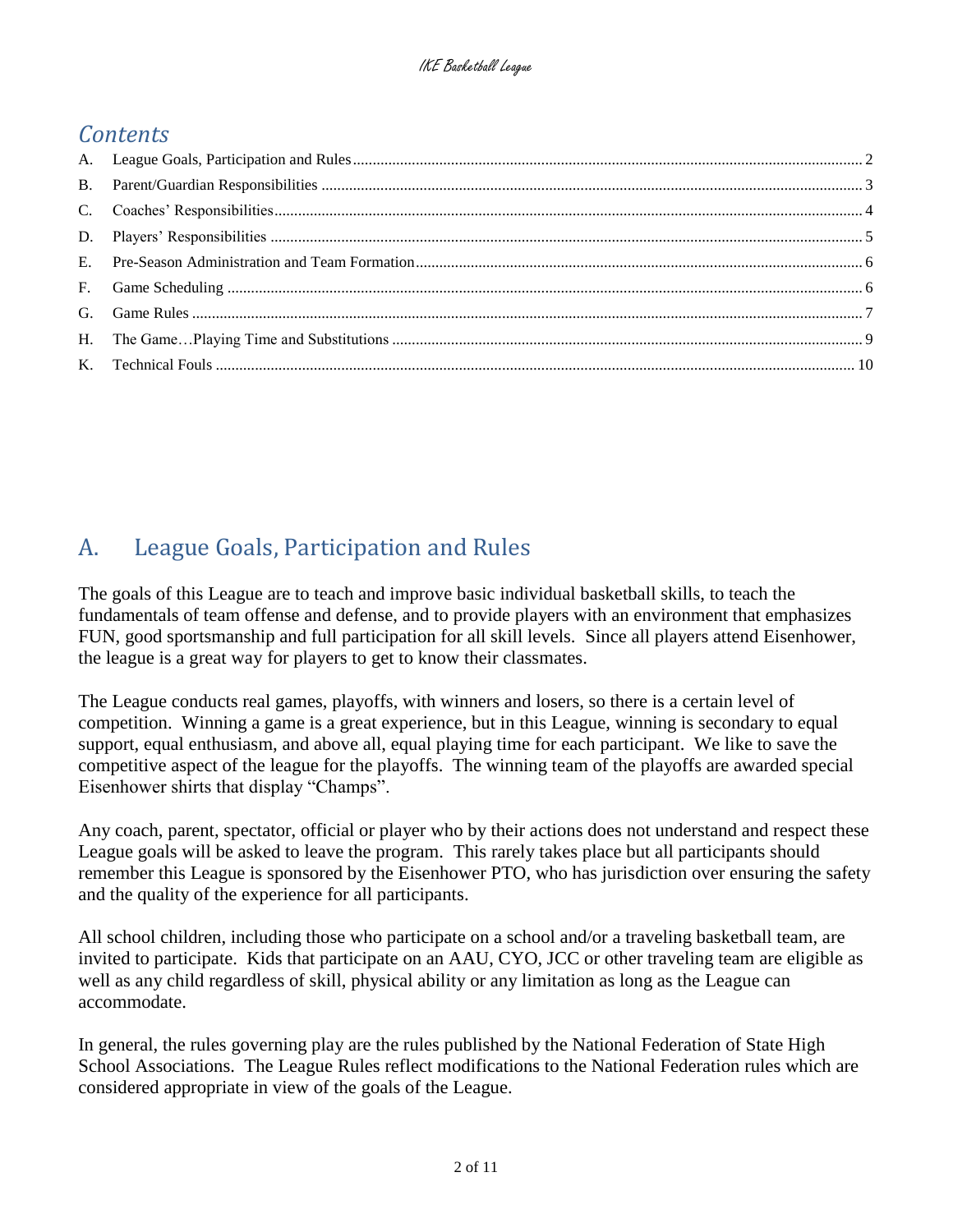The Commissioner, Scoring Table or the Referee will make the final decision about any interpretation of the rules during the course of a game. Hopefully no issues or disputes will arise on game day, but if they do, the coaches are expected to raise issues and accept decisions with quiet respect. The League will consider if any adjustments or clarifications to the written rules are required based on issues which arise. The League does not allow appeals or protests of games under any circumstances.

Parents or Coaches that have concerns or suggestions about the league should approach the League Commissioner or contact the PTO President. We welcome any opportunity to improve the League!

### <span id="page-2-0"></span>B. Parent/Guardian Responsibilities

Parents/Guardians have a very significant impact on the success of the League. This is an all-inclusive league that is designed to allow kids from the same school to share experiences and create memories. It is not designed to be an ultra-competitive league. Remember this is consider a school event as it takes place on school property and is sponsored by the PTO.

- 1. Parents/Guardians should show respect to all players, coaches and officials associated with the League, and they are expected to instill in their children this same sense of respect for teammates, coaches and officials. This is a learning experience for your child so set a good example and encourage them to show their best sportsmanship and camaraderie.
- 2. Parents/Guardians are expected to inform coaches and League commissioner of any mental or physical conditions or medication that their child may be taking which could affect their performance or behavior at practices or games.
- 3. Parents/Guardians have primary responsibility for communicating to their Coach as soon as they determine that a player is going to miss a game or a practice. This communication is very important in support of proper preparation for a practice or game by their Coach.
- 4. Parents/Guardians are encouraged to attend practices and games.
- 5. Parents/Guardians will deliver and pick-up their children on-time for all practices and games. If arrangements are made with a neighbor or friend to pick-up a child the parents/guardians will notify their Coach. Parents/Guardians are ultimately responsible for the well being of their child if they are late picking them up after practice of a game. Players who consistently arrive late or do not attend the majority of games and practices will not be eligible for the playoffs. Parents are busy, so if you are having trouble getting your child to the gym, please contact the coach and/or Commissioner to see if alternate travel arrangements can be made.
- 6. Any indication that a Parent/Guardian is under the influence of drugs or alcohol at a practice or game is grounds for immediate removal from the gym and potential exclusion from future practices and games.
- 7. Parents/Guardians are strongly encouraged to limit their verbal expression to positive statements (e.g., - "nice shot," "good try", "great defense," etc.). Booing or other disruptive verbal expression, or verbal or physical abuse of any player, spectator, coach, official or administrator is grounds for immediate removal from the gym and potential exclusion from all future games and practices. The use of foul and abusive language is strictly prohibited. Please do not coach your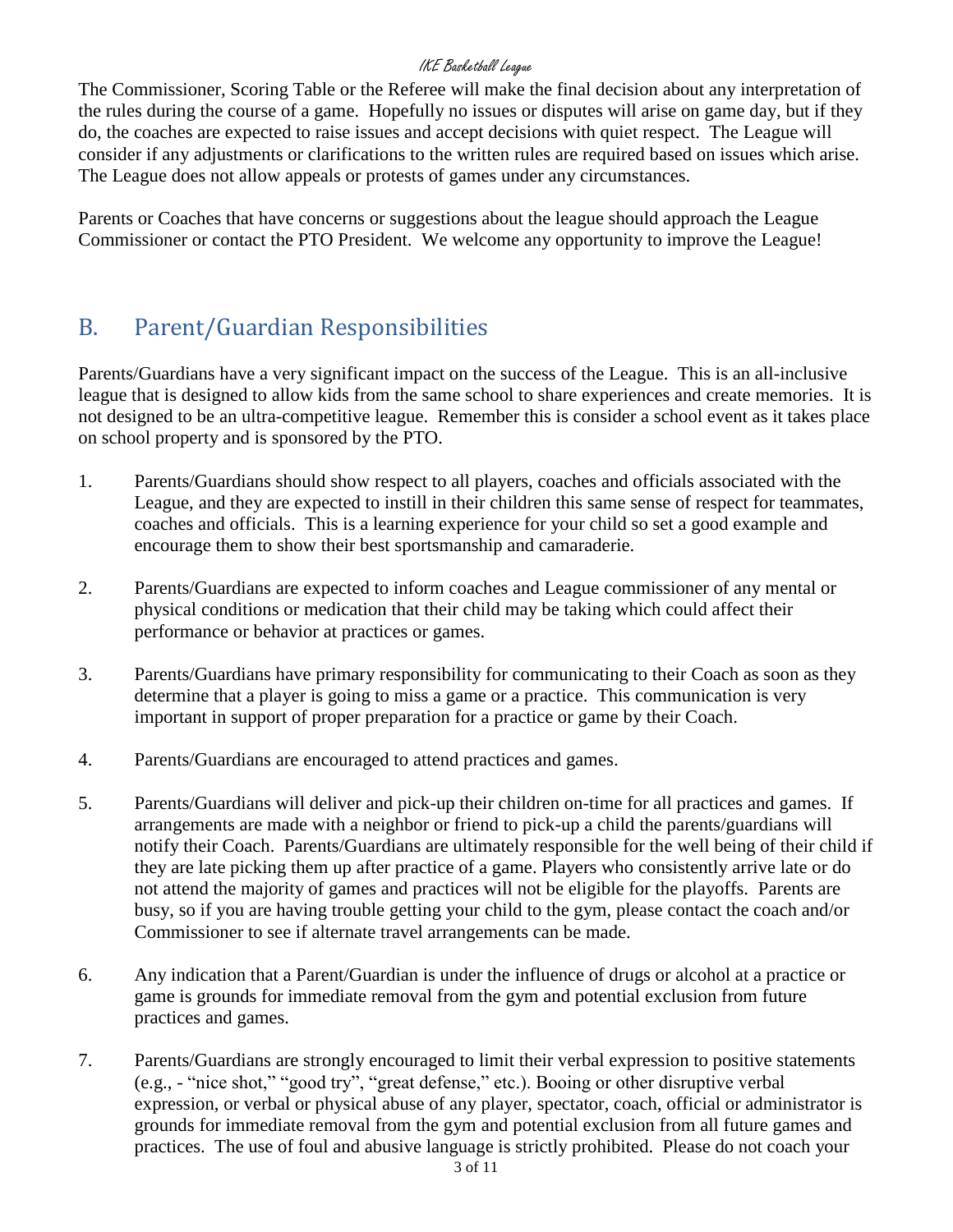child from the stands during a game. Leave the coaching to their Coach. Encouragement is welcome but do not place your child in a situation where they do not know who to listen to.

- 8. Parents/Guardians are responsible for their other children and guests at the gym during a practice or game. *Other children and guests should remain in the gym to enjoy watching the game. If they are found in unauthorized areas of the school (such as but not limited to being beyond gated off hallways) they along with the parent/guardian may be asked to immediately leave the gym.*
- 9. Parents/Guardians should not permit any player to wear any equipment or apparel that is potentially dangerous or inappropriate for basketball. Examples of potentially dangerous items include, but are not limited to: a guard, cast or brace made of a hard and unyielding substance even if it is covered with soft padding, any head decorations and jewelry, etc. In the extreme, length of fingernails or hairstyle may also create a legitimate safety concern. The Referee will determine if a safety concern exists, and will exclude the player from the game unless and until a safety concern is adequately addressed.
- 10. Parents/Guardians should first direct any complaints or concerns about the League to their Coach. In the event that the issue cannot be resolved satisfactorily by their Coach, the Parent/Guardian will then be referred to the League Commissioner.
- 11. Please park in designated parking lots and do not park in front of the school. This area is still a fire zone and is required for access in case of emergencies. Bridgewater Police may ticket cars illegally parked in the fire zone.

### <span id="page-3-0"></span>C. Coaches' Responsibilities

The League relies on volunteer Coaches to achieve its goals.

- 1. The selection of Coaches is done on a season-by-season basis by the League Commissioner. Coaching in a prior year does not guarantee the right to coach in the current or subsequent years. Many factors make this rule necessary, including the fact that the number of teams in a particular age group may change from season to season based upon the number of player registrations. In addition, the League wants to reserve the right to assess a coach's performance as related to the goals of the League, and also wants the flexibility to allow new volunteers the opportunity to enjoy the youth basketball coaching experience. Volunteer coaches serve at the sole discretion of the League Commissioner and PTO, and coaches can be dismissed for any reason, with or without cause, at any time.
- 2. Each Coach is strongly encouraged, but not required, to select an assistant coach. If no assistant coach is identified, then the Coach must have a plan for another certified coach to substitute in case of emergency. At least one certified coach will attend each practice and game.
- 3. For the safety of the players, Coaches are expected to be on time for all practices and games. In the event of an unforeseen circumstance that will cause the Coach to be late, it is the Coach's responsibility to provide for adequate, alternate supervision of the players.
- 4. Coaches will run a well-prepared practice session. At least part of each practice should be dedicated to skill development, and part should be dedicated to executing offense and defense as a team. The remainder of the practice can be used for scrimmages or other supervised play.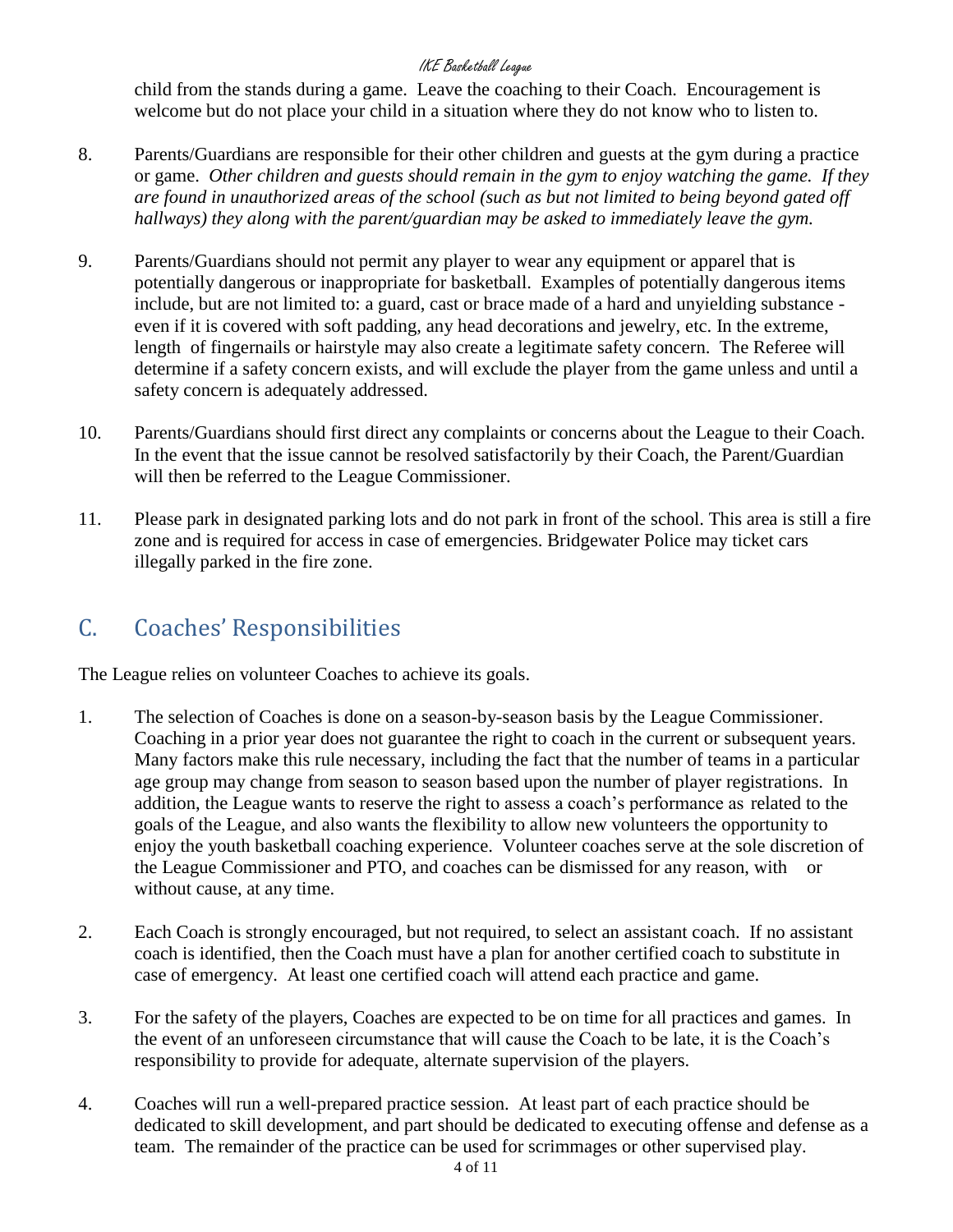- 5. Coaches are ultimately responsible for their teams' conduct at all practices and games, including the conduct of related Parent/Guardians and/or spectators. Coaches should insure that players treat their teammates, their opponents, the Referees and other officials with respect.
- 6. Coaches are expected to behave appropriately at all practices and games, in full consideration of the goals of the League. Verbal or physical abuse of any player, parent, spectator or official is grounds for immediate dismissal from the program. Use of foul/abusive language is prohibited.
- 7. During games, Coaches are role models for good sportsmanship, and they are strongly encouraged to limit their verbal expression to positive statements for both teams (e.g. "Nice shot", "good try", "great defense", etc.). The Referees and Commissioner are authorized to ask a Coach to leave the gym for recurring instances of physically or verbally abusive behavior.
- 8. Coaches are expected to remain seated on the bench during the game. Walking the sidelines, and/or constantly shouting instructions to the team and/or frequently commenting about Referee calls is not considered appropriate behavior for this level of competition. Of course, there are many situations during the game (e.g. calling a time-out, responding to an injured player, conferring with bench players, checking the clock, spontaneously reacting to a great play, etc.) when a coach may be standing, but generally, coaches should be seated. Assistant coaches must be seated at all times except during time outs, to attend to an injured player, or spontaneously reacting to a great play.
- 9. Coaches are expected to emphasize the positive aspects of game performance, while also pointing out aspects of performance that need improvement, which will receive attention at practice. Blaming a loss on the Referees or on opposing coaches or players is not acceptable behavior.
- 10. During the game, coaches and their players should refrain from officiating. Recurring instances of complaints/objections to the Referees may result in suspension or dismissal of the Coach.
- 11. Any indication that a Coach is under the influence of drugs or alcohol at a clinic, practice or game is grounds for immediate dismissal from the program. This includes Coaches who smell of alcohol or drugs, even if their behavior is otherwise acceptable.

### <span id="page-4-0"></span>D. Players' Responsibilities

- 1. By joining the League, players are making a significant commitment. This commitment should carry equal weight with other recreational activities, including other basketball leagues. Considering the substantial effort that goes into creating competitively-balanced teams, attendance is the largest variable factor in determining the competitiveness of any particular game. All players are expected to attend the vast majority of practices and games. Any scheduling conflicts that may lead to a player not making a game must be brought to the attention of the Commissioner and the Coach.
- 2. Players who do not attend the majority of games and practices*, with exception for absences due to injuries,* will not be eligible for the playoffs.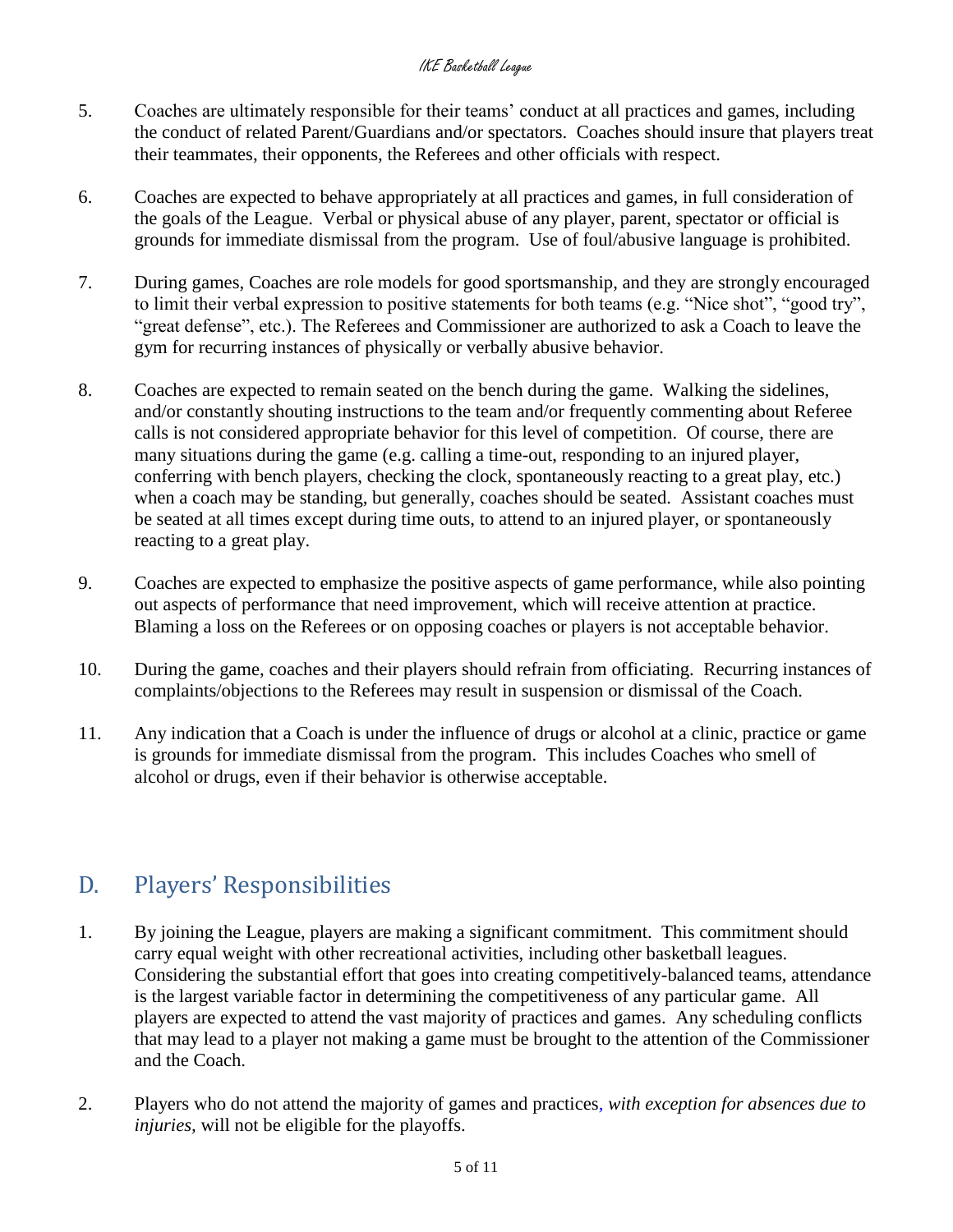- 3. Players will show respect to all teammates, opponents, coaches and officials associated with the League during all practices and games.
- 4. Players will arrive for all practices and games prepared to play at the scheduled time.
- 5. Disruptive behavior at practices or games, including verbal or physical abuse of any coach, teammate, opponent or official is grounds for immediate dismissal from the gym and termination from the program. The use of foul/abusive language or taunting of opposing players is strictly prohibited.
- 6. A player will not be permitted to wear any equipment or apparel that is considered dangerous or inappropriate for basketball or good sportsmanship, as determined by the Coach and/or the Referee.

### <span id="page-5-0"></span>E. Pre-Season Administration and Team Formation

- 1. Players attend "evaluation sessions" in order for the League to understand their skill level. This information is used to establish teams that are as balanced as possible. The evaluation will include a series of drills that illustrate competence in shooting, dribbling, rebounding and defensive ability. All evaluation information is confidential and will not be shared under any circumstances.
- 2. Team formation is decided by the coaches and League Commissioner. Information from the evaluation as well as other factors form the basis for placing kids on teams. This includes in no particular order:
	- The child of a coach will automatically be placed on their team.
	- Transportation considerations (players that need to ride together).
	- Friend requests if players express an interest to be on the same team.
	- Equal amount of  $5<sup>th</sup>$ ,  $6<sup>th</sup>$  graders.
	- Equal amount of gender.
	- Height.
	- Participation in outside leagues, such as AAU, Travel, etc.
	- Coach familiarity with a player.
- 3. After teams are formed and before the season starts, the coaches will coordinate practices. They will be held at the IKE gym on Tuesdays and Thursdays. Practices are optional for players and attendance will not impact playing time. Practices will be used to teach offensive and defensive philosophy and set plays such as jump balls, inbounding the ball and lining up for free throws.
- 4. Coaches and their team will select a jersey color and nickname for the team. Players are allowed to request specific numbers for their jersey at the evaluations. If a player does not select a number, a number will be assigned when jerseys are made. If a jersey is lost, the parents or coach should inform the Commissioner right away so a replacement can be made. The cost of the new jersey must be paid by the parents.

### <span id="page-5-1"></span>F. Game Scheduling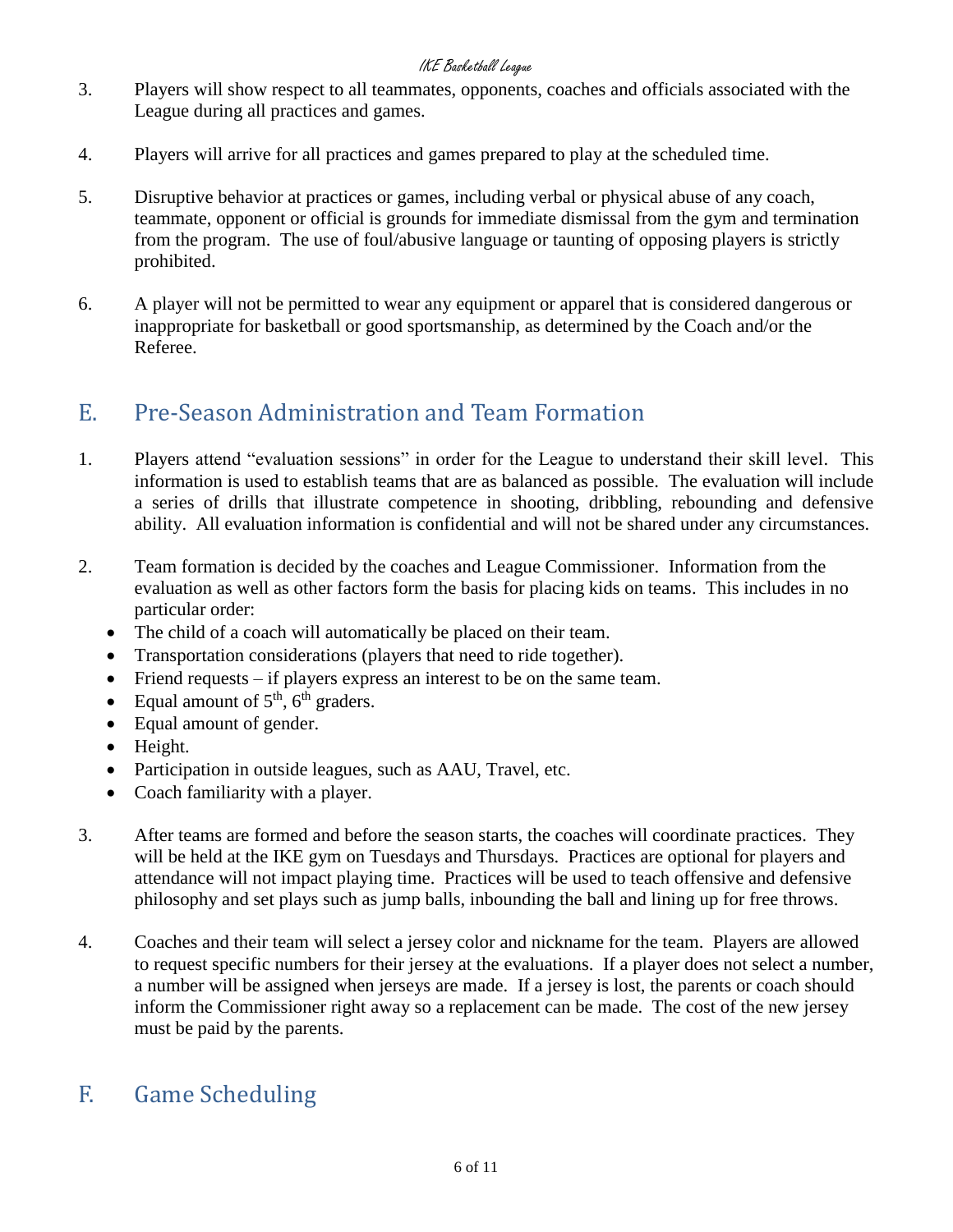- 1. The game schedule will be issued by the League shortly after team formation. There are 4 games played each week; at 6:30 and 7:30 on Tuesdays and Thursdays. Each team will play 1-2 games a week. No team will play 2 games the same night. Ideally, each team will play an equal amount of games throughout the season. The League may adjust the schedule during the season to accommodate cancellations due to weather. The schedule, standings and league information are posted to the league website which is off of the PTO webpage.
- 2. Coaches may become aware of conflicts or major attendance problems for a particular game after the schedule is issued. The League will make a reasonable effort to adjust the schedule as requested by a Coach. Changes to the schedule cannot be agreed by coaches without authorization from the League. If a coach knows they will not be able to field a team, they must inform the League as soon as possible so parents, scorekeepers and the referee can be informed.
- 3. Games are canceled whenever the school district cancels school and/or after school activities. Parents should check the PTO IKE League website if not sure. Coaches should have a specific communication plan with their team (phone chain, phone calls, email, etc.) to inform them about the status of games.

### <span id="page-6-0"></span>G. Game Rules

- 1. Coaches are expected to encourage all players to attend all games. Coaches are also expected to treat each player the same and not show favoritism. Coaches are to ensure all players have their jerseys and proper attire in order to play.
- 2. The game will consist of four (4), ten (10) minute quarters with a running clock for the first  $3\frac{1}{2}$ quarters. The running clock will only be stopped for timeouts, injury timeouts  $\&$  shooting fouls. The last 5 minutes of the game will have the clock stopped when the ball is not in play.
- 3. Coaches will use a rotation sheet (same as used by Bridgewater Recreation League) to guarantee equal play for all players. Coaches will fill out 2 rotation sheets, one for themselves and one provided to the scorer's table. At approximately half way through the quarter (at or near the 5 minute mark) play will be stopped at the discretion of the scorer's table for substitution of players. Players must report to the scorer's table to be recorded and substituted into the game. The scorer's table will ensure the rotation sheets are followed properly. The referee will expedite the substitutions and has the authority to start the game even if a team is not ready.
- 4. There will be an opening tip to determine initial possession; possession at the start of subsequent quarters will be determined by the possession arrow. There will be a one-minute time out between quarters. Half time intermission will be three minutes. In the case of a tie at the end of regulation, an additional five-minute overtime period will be played, with a tip at the beginning to determine possession. If the score is still tied when the first overtime period ends, the referee will decide if there is enough time for a  $2<sup>nd</sup>$  overtime. Coaches will determine who plays in overtime. Any player that does not play in the first overtime must play the entire second overtime.
- 5. Each team is permitted three (3) full time outs (one minute) and two (2) 30-second time outs per game, with one full time out for an overtime period. Coaches should ask the scorer's table if they are unsure of remaining timeouts.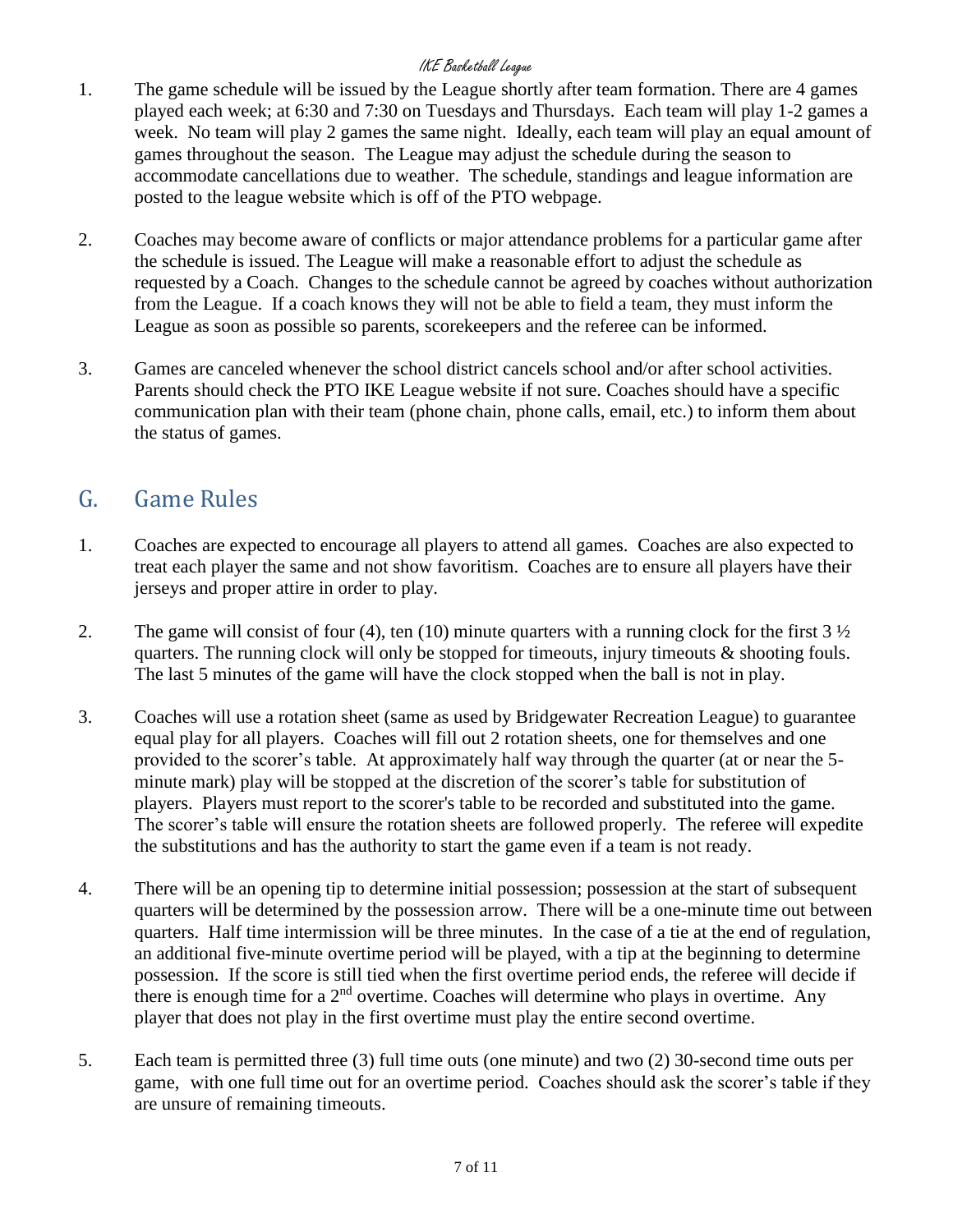- 4. Five players per side are required to be in attendance to have an official game. If five or six players are in attendance, the quarters will be shortened to eight minutes. If a seventh player arrives, the subsequent quarters will revert back to ten minutes. Coaches can also agree to shorten the game at their discretion and with agreement from the Commissioner if one team has eight players or less.
- 5. Players may not wear any equipment or apparel that is potentially dangerous or inappropriate for basketball or good sportsmanship. Examples of potentially dangerous items include, but are not limited to: a guard, cast or brace made of a hard and unyielding substance - even if covered with soft padding, any head decorations and jewelry, etc. except when used to control their hair such as a head band. The Referee will determine if a safety concern exists, and will exclude the player from the game unless and until a safety concern is adequately addressed.
- 6. Only one Coach and one Assistant Coach may be on the bench during a game. Any other Assistant Coaches must sit in the stands with parents/guardians and other spectators. An exception will be made for any child that requires additional supervision or help.
- 7. Running up the score is in direct conflict with the goals of the League. A Coach enjoying a healthy lead (a judgment call depending on the game situation, but usually an 11-point lead should be considered "healthy") is expected to make a noticeable effort to keep the score differential within reason. When a team is leading by 20 points or greater the winning team should bring their defensive back within the three-point line. On offense they shall run plays to maximize passing and better players or top scorers should not shoot but pass to lesser skilled players to shoot. No three point shots, no fast breaks. The score clock will not reflect any points beyond the 20 point lead, but all points will continue to be officially recorded in the scorebook. The fourth quarter will be changed to have a running clock the entire quarter.

The League recognizes and accepts that some circumstances (e.g., all the better players for one team, and lesser players for the opposing team are in attendance) will result in lopsided scores despite best efforts by the winning team to control the score differential, as long as the winning team has made a noticeable effort to limit their scoring. A Coach may be removed from the program if she/he is overseeing repeated incidents of lopsided victories.

- 9. If an unforeseen event causes a significant delay in the start or continuation of a game, the Referee and/or Commissioner may shorten the current and subsequent game so that all games can be played within the allocated time.
- 10. A Team may play man-to-man defense, or zone defense, as their Coach chooses, at any time during the game. Defensive players may not play defense beyond half court.
- 11 Coaches and Players will be seated on one side of the gym and Parents/Guardians and other spectators will sit across from the Players during a game. No Parents/Guardians, children or other spectators are allowed to stand along the sidelines behind each basket during a game (except if space across from the Players is unavailable).
- 12. Three point shots are allowed, and successful shots score three points. Teams leading by 15 points or more that make a three-point shot will only receive 2 points.
- 13. It is the intent of the league that the offensive team attempts to set-up and execute plays; plays which involve picks, passes and multiple players. Coaches should encourage participation by all players on offense. Teams that allow one or two players to take all shots will be warned by the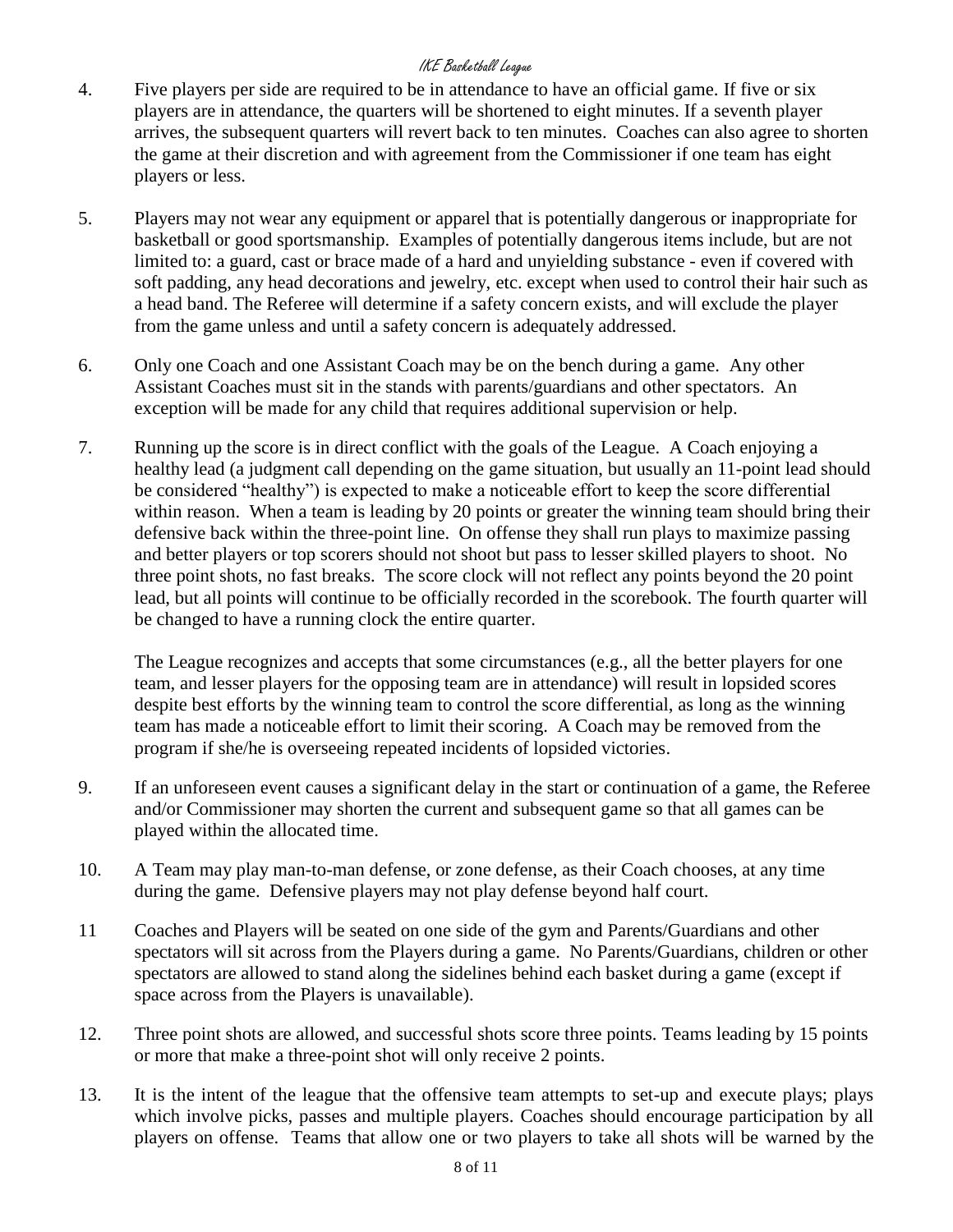referee or Commissioner. If the behavior is not corrected, the referee will call a time out and discuss the situation with the coach. Players may be removed at the referee or Commissioner discretion and will be required to skip a player rotation.

- 14. The offensive team must be allowed to establish position in the front court. The defense must allow the offense to cross mid court before playing defense. If back court defense is committed the referee stops play, will issue a warning to the offending team and inbounds the ball to the offensive team. After the referee gives a warning for back court defense it is within their discretion to call a technical foul which would count against the player and team, but would not remove the player from the game similar to a technical foul for sportsmanship as in section K.1. (Unless it was their fifth foul). Once the offense crosses mid-court defense can be played.
- 15. A Player fouls out of the game upon committing her/his fifth personal foul. Technical fouls count as personal fouls. When a player commits their  $4<sup>th</sup>$  foul, the coach can substitute for the player for the rest of the current rotation.

### <span id="page-8-0"></span>H. The Game…Playing Time and Substitutions

- **1.** Substitution Rule…It is the intent of the League that all attending players receive equal playing time in each game. If ten or eight (or sadly, five) players are in attendance, equal playing time for all players on that team is achievable, and is required. If some other number of players is in attendance, some players will play extra segments during that game.
- 2. All players will be numbered 1 to 10 or by the number of players in attendance. Players will be listed on the **rotation sheet** by name and number, which will be given to the scorekeeper prior to the start of the game. Players will play in sequence as listed on the grid for the first 3 quarters. The fourth quarter is up to Coach's discretion as long as all kids play at least 2 minutes. Coaches are expected to substitute at will in the fourth quarter so all kids feel they are contributing in the final period. No player is allowed to play the entire 4<sup>th</sup> quarter. If a player has not been substituted, the scorekeepers will stop the clock with 2 minutes left and the player will be removed from the game.
- 3. Injured player if an injured player leaves the game, the next player in the sequence takes his/her place. If the injured player is able to return in the same segment he/she stays in the normal sequence and must report to the scorer's table to be substituted back into the game, plus the substituted player does not miss their next scheduled rotation (the rotation snake remains unchanged). If an injured player is unable to return in the same segment they are removed from the rotation snake, and if they are able to return later to the game in a different segment but they have missed a rotation slot they are added to the end of the rotation snake.
- 3. The No Substitutes rule…No substitutions are permitted, except if a player is injured, or if a player receives a technical foul, or if a player fouls out. Substitution for injury will not change the pre-determined player rotation in subsequent segments, except if the injured player is unable to return to the game (or except if a player has fouled out), in which case the **next player in the sequence** will play.
- 4. If a player arrives late, they must check in with the scorer's table and not eligible to play until the scorers have adjusted the rotation sheet. Every effort will be made to update the sheet in time for the next rotation.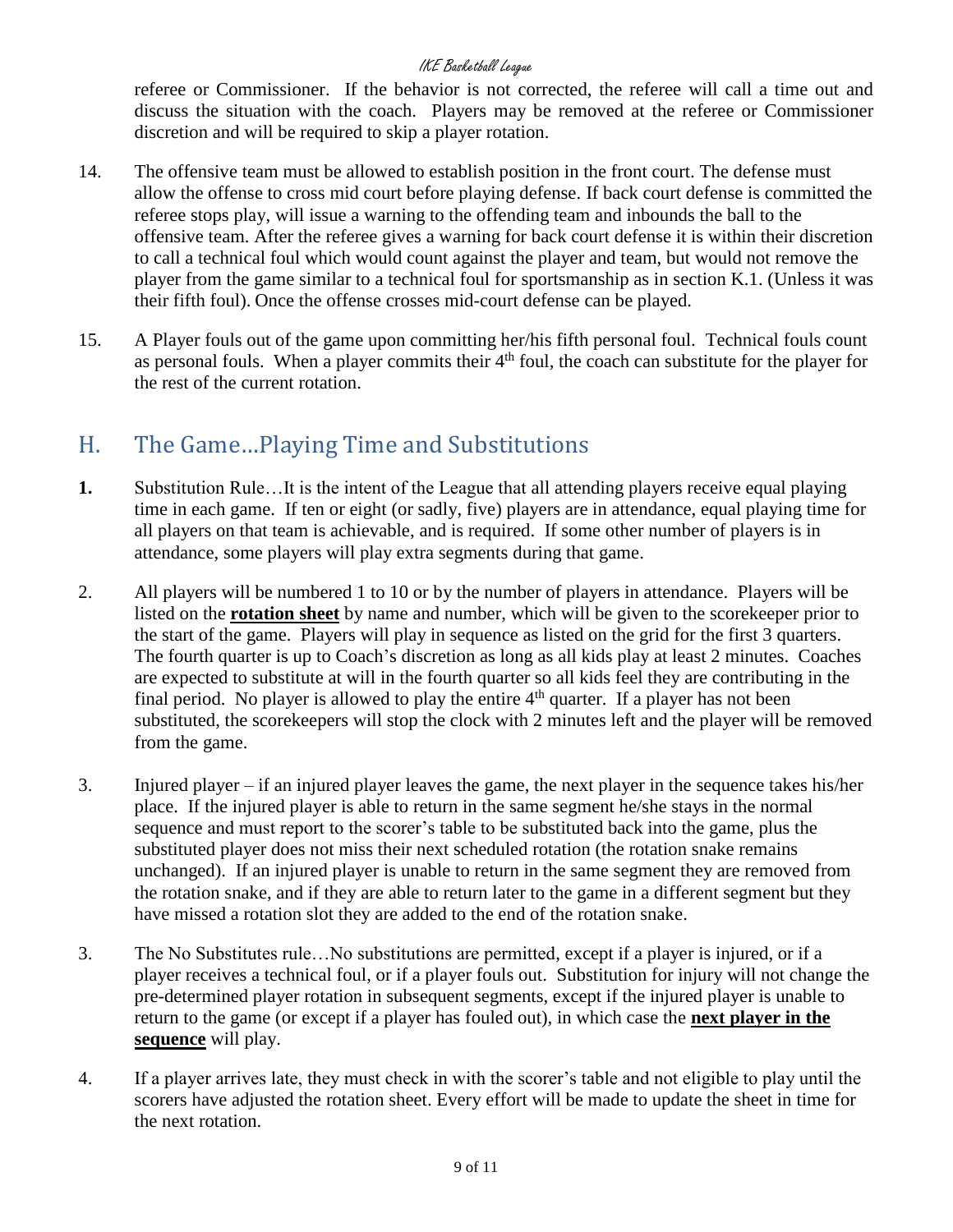- 5. At the beginning of each segment players need to report to the scorer's table so their number is recorded to enter the game.
- 6. If a player that has a physical condition that requires amendment to the rules, such as substitution, the coach, referee and Commissioner will establish the parameters before the game and inform the opposing coach. Players SHOULD NOT play if they are sick and could potentially spread sickness to the other players. They are allowed to sit on the bench with their teammates.
	- 7. Players can lean/fall over the foul line after a foul shot before the shot hits the rim of the basket, as long as, in the judgment of the Referee, are just trying to reach the basket with their shot, and they do not gain a rebounding advantage by crossing the line early. The referee has the discretion of allowing certain players to shoot free throws closer to the basket to assist with reaching the rim.

### <span id="page-9-0"></span>K. Technical Fouls

The following procedure will be followed.

1. Player – excessive or aggressive play or unsportsmanlike play will lead to a technical foul, at the discretion of the Referee. The player will leave the game and miss the rest of the current rotation. If it is committed in the  $4<sup>th</sup>$  quarter, the player must sit for 5 minutes and then is allowed to return to the game. A second technical foul (same game or subsequent game): The player will sit out the remainder of that game and ½ of the next played game on the team's schedule. Third technical foul in a season: The player will be asked to leave the program. This action is not taken lightly, but player safety must be made a priority so repeated aggressive play that places other players in jeopardy will not be tolerated.

Team – situations in a game that require the referee to call technical but is not directly related to aggressive play will not require any players to sit. This would include calling a timeout when the team has none left or repeated defense past half court.

2. Coach - First technical foul: The coach must remain seated and is only allowed to stand during a time out and to make substitutions. Second technical foul (same game or subsequent game): The Coach will be ejected from that game and will be suspended for the next game on the team's schedule. The Coach will send a sincere, no-excuses apology email/letter to each of the families of players on her/his team (copies to the PTO President and League Commissioner) as a result of providing a very poor example of sportsmanship to the players. Third technical foul during a season: The coach will be removed from the program.

The Referee or Commissioner will warn a coach if they feel a player is starting to lose control for the coach to speak with and calm down the player while they are not playing in the game, or the coach may call a charged time out,

A coach who feels a player is losing control, and in order to help prevent a technical foul from being committed by the player may ask the Commissioner or Referee for an uncharged time out. If the requesting coach and site supervisor are in agreement with the request, an uncharged, 30 second time out will be called by the site supervisor at the next dead ball, the player will be removed from the game for the remainder of that segment and be replaced by the next scheduled player in rotation (similar to an injured player the replacement player is eligible for their next scheduled rotation). The purpose of the